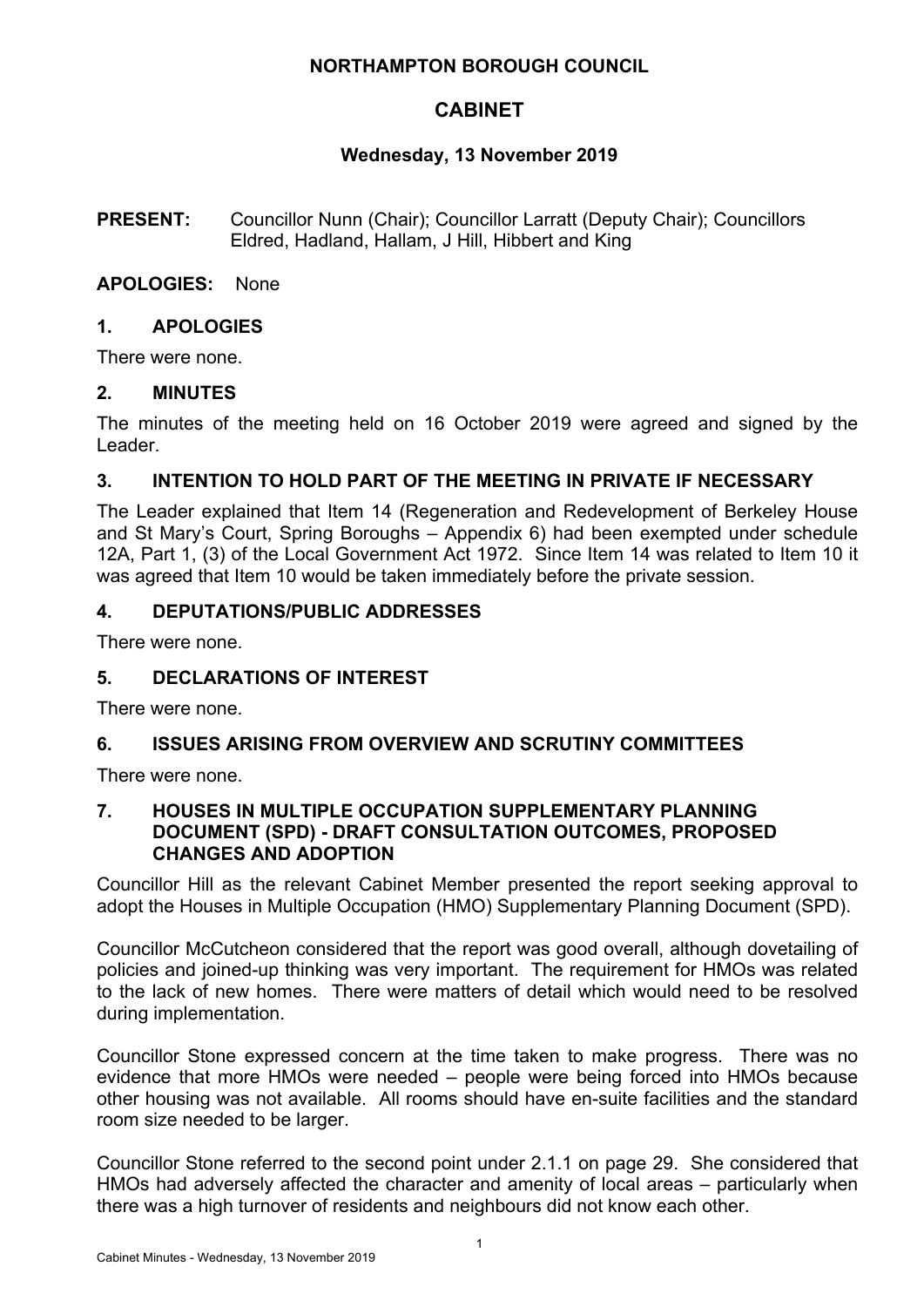Councillor Hill stated that progress had been dictated by the strict conditions of the Planning Inspectorate. It was important that processes were followed and this had resulted in a strong and robust policy.

The Head of Planning pointed out that HMO room sizes were standard and that work had been done with Housing regarding this.

RESOLVED:

- 2.1 Cabinet agreed the policy responses to the public consultation exercise held between August and October 2019 as set out in paragraph 3.2.5 below, and
- 2.2 Cabinet approved the adoption of the Houses in Multiple Occupation Supplementary Document (Appendix 1) which takes into account the responses to the public consultation exercise
- 2.3 Cabinet agreed that the Head of Planning be given delegated authority in consultation with the Cabinet Member for Planning to make any necessary minor amendments, including spelling and changes in the format of the SPD where they do not alter the intent of the SPD, prior to its publication.

#### **8. PARKING STANDARDS SUPPLEMENTARY PLANNING DOCUMENT (SPD) - DRAFT CONSULTATION OUTCOMES, PROPOSED CHANGES AND ADOPTION**

Councillor Hill as the relevant Cabinet Member presented the report seeking approval to adopt the Parking Standards SPD.

Councillor McCutcheon noted that one of the difficulties of increasing numbers of HMOs was additional parking requirements. This SPD would give grounds for refusal of HMOs in unsuitable areas and would be useful for the Planning Committee.

#### RESOLVED:

- 2.1 Cabinet approved the adoption of the Parking Standards Supplementary Planning Document.
- 2.2 Cabinet agreed that the Head of Planning be given delegated authority in consultation with Cabinet Member for Planning to make any necessary minor amendments, including spelling and changes in the format of the SPD where they do not alter the intent of the SPD prior to its publication.

#### **9. SPECIALIST HOUSING SUPPLEMENTARY PLANNING DOCUMENT (SPD) - DRAFT CONSULTATION OUTCOMES, PROPOSED CHANGES AND ADOPTION**

Councillor Hill as the relevant Cabinet Member presented the report seeking approval to adopt the Specialist Housing SPD. It was important that specialist housing was in the right location, and was able to be adapted to the changing needs of residents over time.

Councillor Stone considered this to be a very important policy. In-house provision of specialist housing was better than private. New builds should be cost and energy efficient, and wheelchair access should be provided as standard. Appropriate specialist housing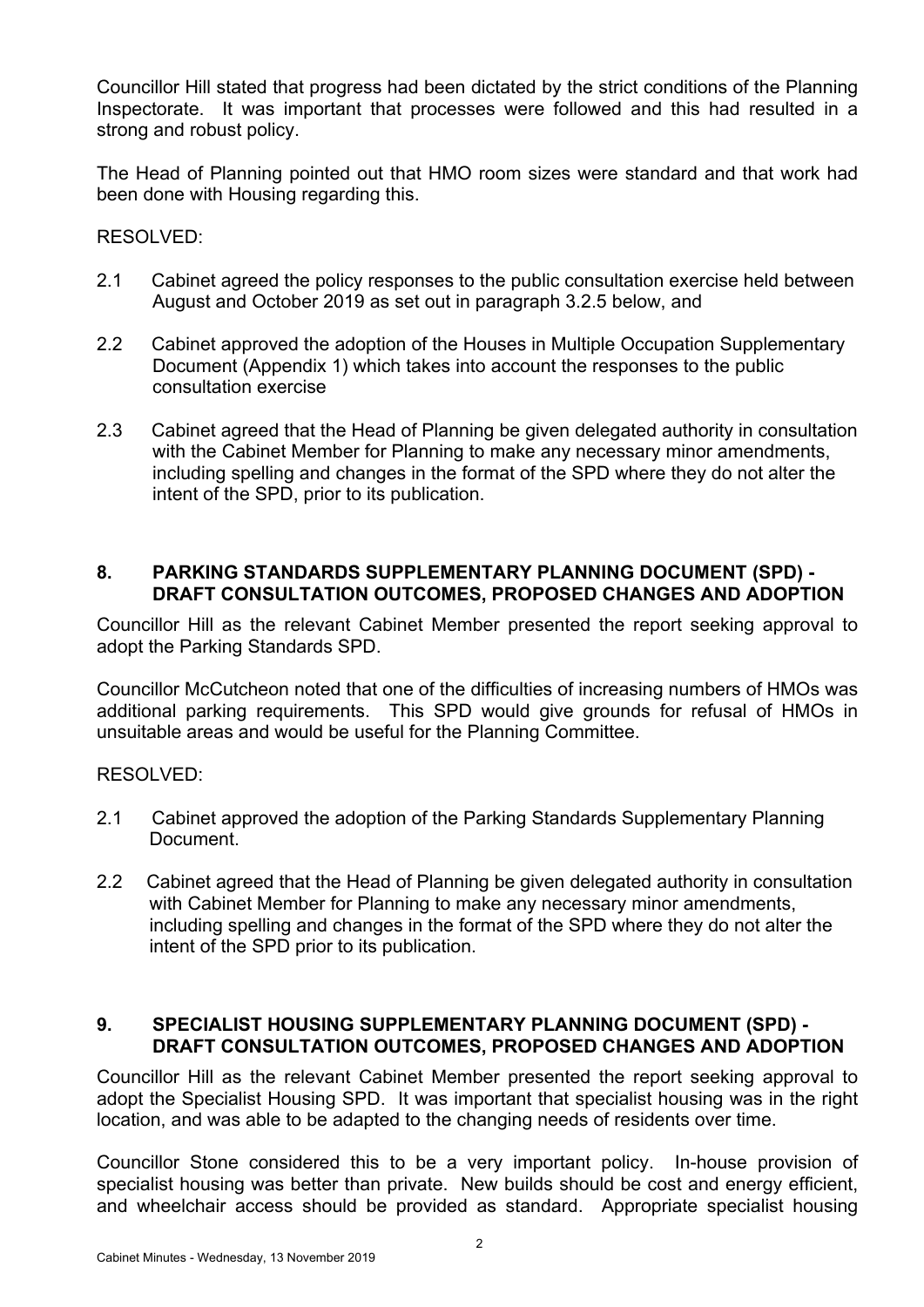provision supported quality of life across the board, and could save money on other services if implemented well.

RESOLVED:

- 2.1 Cabinet approved the adoption of the Specialist Housing Supplementary Planning Document (SPD).
- 2.2 Cabinet agreed that the Head of Planning be given delegated authority in consultation with the Cabinet Member for Planning to make any necessary minor amendments, including spelling and changes in the format of the SPD where they do not alter the intent of the SPD prior to its publication.

# **11. VULCAN WORKS - OPERATOR ARRANGEMENTS**

Councillor Hadland as the relevant Cabinet Member presented the report which would inform the tendering process. On page 213, item 3.1.14, the final bullet point should be amended to read 'VWCH Mobilisation and Operation – January 2021'.

Councillor Birch stated that this was an exciting project. She questioned the robustness of the projection that 59 units were required, and noted that the internal fit of the units would be crucial in encouraging take-up by businesses. Since costs in Northampton were inexpensive compared to cities such as London and Birmingham, consideration should be given to attracting businesses from a wider area, not just the 35 mile radius mentioned in the report.

Councillor Hadland clarified that the 35 mile radius was not a limit, and businesses from further afield would be encouraged.

### RESOLVED:

- 2.1 Cabinet noted the progress to date on the construction of the Vulcan Works Creative Hub (VWCH) as set out in paragraphs 3.1.4 to 3.1.7
- 2.2 Cabinet approved the procurement of a service provider to operate the VWCH as set out in section 3.2 of this report.
- 2.3 Cabinet delegated authority to the Economic Growth and Regeneration Manager in consultation with the Borough Secretary, the Chief Finance Officer and the Cabinet Member for Regeneration and Enterprise to appoint the successful operator following the OJEU compliant procurement process as set out in this report.

# **12. FINANCE MONITORING TO 30 SEPTEMBER 2019**

Councillor Eldred as the relevant Cabinet Member presented the report and noted that the increased forecast overspend was primarily due to pressures in the benefits area, temporary accommodation and reduced income from recycling. These were being addressed and reserves would be used if required.

Councillor Stone stated that she was disappointed at the lack of detail in the report. Councillor Eldred advised that whilst some additional detail could be provided, the report was not intended to duplicate the audit information.

In response to a question from Councillor Stone, Councillor Eldred advised that a business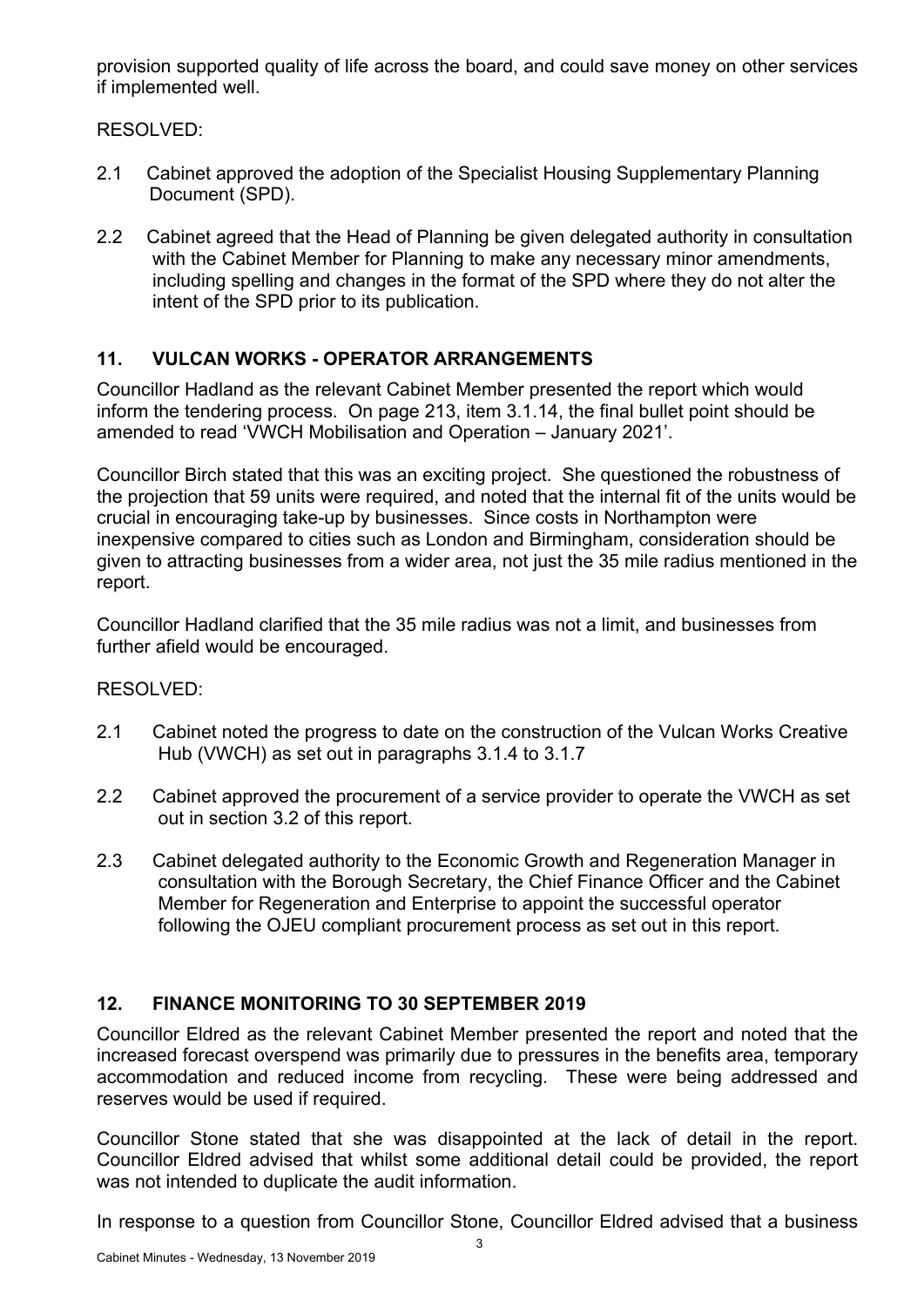plan was in place for the Guildhall, with functions and weddings being held on a regular basis.

Councillor Eldred advised that residents had the option of paying council tax as one annual payment, quarterly, or in 10 or 12 monthly payments.

Councillor Stone requested more information regarding the Veolia budget and noted the 4% built-in profit. Councillor Hallam defended the profit, since if the operator was not making enough profit, they would not deliver a good service.

RESOLVED:

- 2.1 Cabinet noted the contents of the report and noted that future reports will set out the actions being taken by Corporate Management Board (CMB) to address issues arising.
- 2.2 Cabinet noted the amendments to the general fund capital programme as set out at paragraph 3.5.1.
- 2.3 Cabinet approved a £0.500m virement within the HRA capital programme as set out at paragraph 3.6.2.

#### **10. REGENERATION AND REDEVELOPMENT OF BERKELEY HOUSE AND ST MARY'S COURT, SPRING BOROUGHS**

Councillor Hibbert as the relevant Cabinet Member presented the report. Seven blocks were to be demolished and 126 new homes built, as approved by Planning Committee in July 2019. The demolition would be separate from the construction to allow for Tenants would have the right to return and resident leaseholders would be protected. Councillor Hibbert thanked Helen Town, Northampton Partnership Homes (NPH) and NBC officers for their hard work in bringing this to fruition.

Councillor Stone as the ward councillor stated that the flats had been an eyesore for years and were not fit for purpose. The new development would be welcomed, although time and resources would be required to reassure residents, since there would be significant disruption.

Councillor Stone expressed concern that the social rents option had been discounted. The government had capped benefits, but not rents, resulting in poverty. She also warned against allowing 'gentrification' of the area, since it was a prime site, close to the town centre and railway station.

The Borough Secretary advised that Appendix 6 should be considered in private session, before returning to agree the recommendations in public.

### **13. EXCLUSION OF PUBLIC AND PRESS**

The Chair moved that the public and Press be excluded from the remainder of the meeting on the grounds that there was likely to be disclosure to them of such categories of exempt information as defined by Section 100(1) of the Local Government Act 1972 as listed against such items of business by reference to the appropriate paragraph of Schedule 12A to such Act.

The Motion was Carried.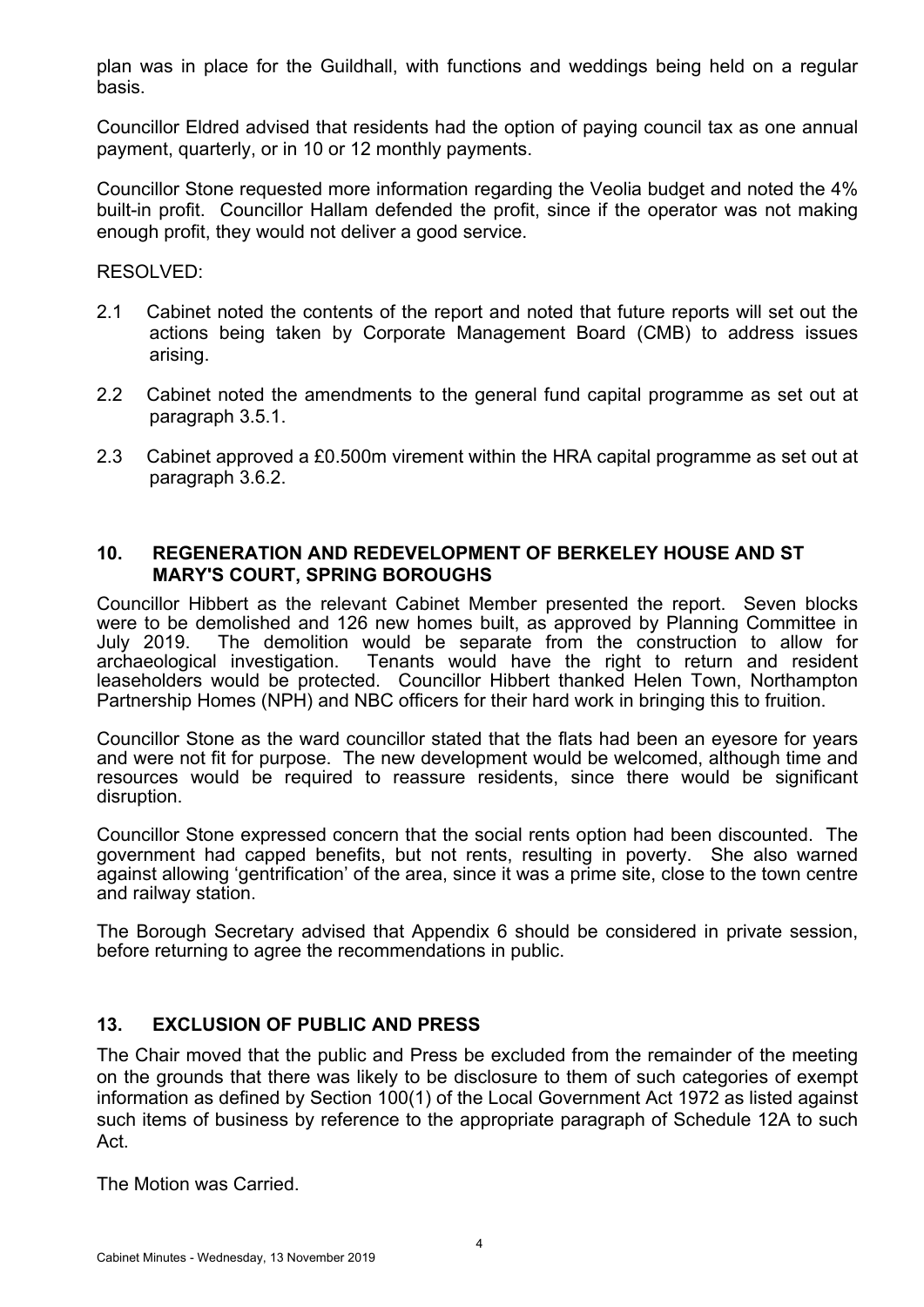#### **14. REGENERATION AND REDEVELOPMENT OF BERKELEY HOUSE AND ST MARY'S COURT, SPRING BOROUGHS - APPENDIX 6**

This item was heard in private, following which Cabinet returned to public session to agree the recommendations from Item 10 as follows:

RESOLVED:

- 2.1 Cabinet:
	- (a) Approved the regeneration and redevelopment of Berkeley House and St Mary's Court, by Northampton Partnership Homes (NPH) on behalf of the Council, including the demolition of the existing seven blocks of flats and the construction of 126 new affordable homes, within the financial envelope presented in the exempt report Appendix 6, in accordance with the proposals set out in the planning application for this scheme, described as 'The Roof Gardens', approved by the Council's Planning Committee on 30 July 2019;
	- (b) Approved the publication of a formal demolition notice for Berkeley House and St Mary's Court (affecting the seven blocks of flats within the area identified in the plan that is shown edged red in Appendix 1) and the subsequent demolition of each block of flats as it becomes vacant;
	- (c) Resolved to make a Compulsory Purchase Order (CPO), in accordance with s226(1)(a) of the Town and Country Planning Act 1990, for the acquisition of the land and third party interests within the area identified in the plan that is shown edged red in Appendix 1 in order to enable the regeneration of the Berkeley House and St Mary's Court site and the development of 'The Roof Gardens' scheme;
	- (d) Delegated to the Chief Executive, in consultation with the Cabinet Member for Housing & Wellbeing, the Borough Secretary & Monitoring Officer and the Chief Finance Officer, the authority to effect the making, confirmation and implementation of the CPO and to take all necessary steps to give effect to the CPO including the payment of any compensation in relation to the land shown on the plan in Appendix 1 including, but not limited to, the procedural steps described in Paragraph 4.3.10 of this report;
	- (e) Delegated to the Chief Executive, in consultation with the Cabinet Member for Housing and Wellbeing, the Borough Secretary & Monitoring Officer and the Chief Finance Officer the authority to appoint external professional assistance if necessary to meet the requirements of paragraph 4.3.10 of this report;
	- (f) Considered and took account of the consultation feedback pursuant to Appendix 4 of this report;
	- (g) Approved the proposed capital scheme budget of £15.9m which will include the scheme costs involved in the acquisition of leasehold properties, development costs i.e. standard construction costs, demolition and asbestos removal, any potential archaeology fees and finally, location construction costs;
	- (h) Delegated to the Chief Executive, in consultation with the Cabinet Member for Housing and Wellbeing and the Chief Finance Officer, authority to approve the release of the relevant funds from the Housing Revenue Account Capital Programme following the procurement process and outcomes within the financial envelope presented in exempt report Appendix 6;